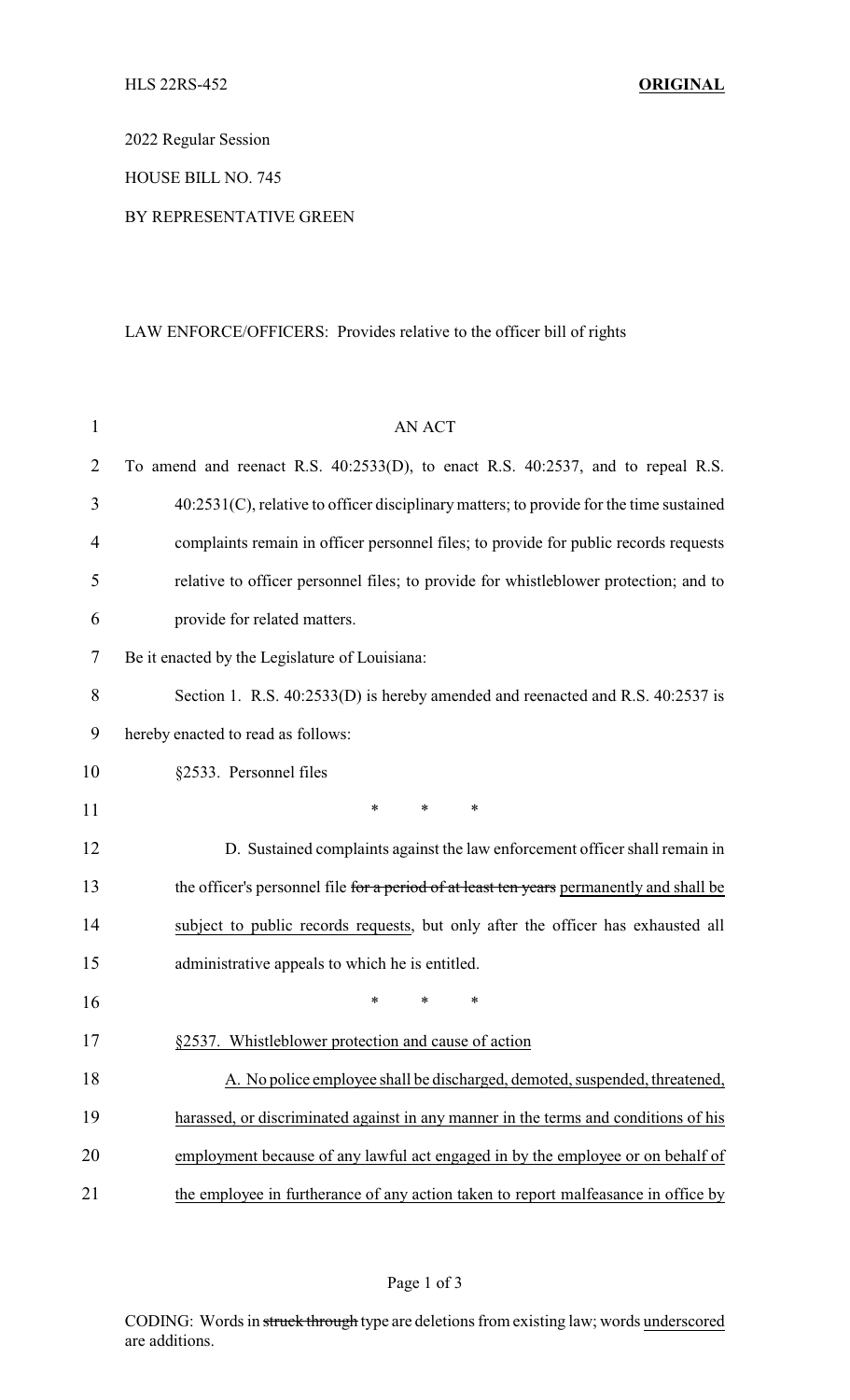| 1              | police employees to law enforcement, whether such fellow employee is a co-worker,         |
|----------------|-------------------------------------------------------------------------------------------|
| $\overline{2}$ | supervisor or subordinate.                                                                |
| 3              | $B(1)$ A police employee may bring an action for relief against his employer,             |
| 4              | in a court of competent jurisdiction, for damages associated with any action taken        |
| 5              | by the employee which is in furtherance of reporting malfeasance in office.               |
| 6              | A person aggrieved of a violation of Subsection A of this Section shall                   |
|                | be entitled to treble damages plus court costs and reasonable attorney fees.              |
| 8              | C. A plaintiff shall not be entitled to recovery pursuant to this Section if the          |
| 9              | court finds that the plaint of instituted or proceeded with an action that was frivolous, |
| 10             | vexatious, or harassing.                                                                  |
| 11             | Section 2. R.S. $40:2531(C)$ is hereby repealed in its entirety.                          |

## DIGEST

The digest printed below was prepared by House Legislative Services. It constitutes no part of the legislative instrument. The keyword, one-liner, abstract, and digest do not constitute part of the law or proof or indicia of legislative intent. [R.S. 1:13(B) and 24:177(E)]

|                                                                                   | <b>Abstract:</b> Requires sustained complaints to remain in an officer's personnel file, subjects |  |  |  |  |
|-----------------------------------------------------------------------------------|---------------------------------------------------------------------------------------------------|--|--|--|--|
| officer personnel files with sustained complaints to public records requests, and |                                                                                                   |  |  |  |  |
|                                                                                   | provides for whistleblower protection.                                                            |  |  |  |  |

HB 745 Original 2022 Regular Session Green

Present law provides that sustained complaints of a law enforcement officer shall remain in the officer's personnel file for a period of at least 10 years, but only after the officer has exhausted all administrative appeals to which he is entitled.

Proposed law amends present law to provide that sustained complaints shall remain in an officer's personnel file permanently and subjects officer personnel files containing sustained complaints to public records requests.

Proposed law provides that no police employee shall be discharged, demoted, suspended, threatened, harassed, or discriminated against in any manner in the terms and conditions of his employment because of any lawful act engaged in by the employee or on behalf of the employee in furtherance of any action taken to report malfeasance in office by police employees to law enforcement, whether such fellow employee is a co-worker, supervisor or subordinate.

Proposed law provides that a police employee may bring action for relief against his employer, in a court of competent jurisdiction, for damages associated with any action taken by the employee which is in furtherance of reporting malfeasance in office.

Proposed law provides that a person aggrieved of a violation of proposed law shall be entitled to treble damages plus court costs and reasonable attorney fees.

## Page 2 of 3